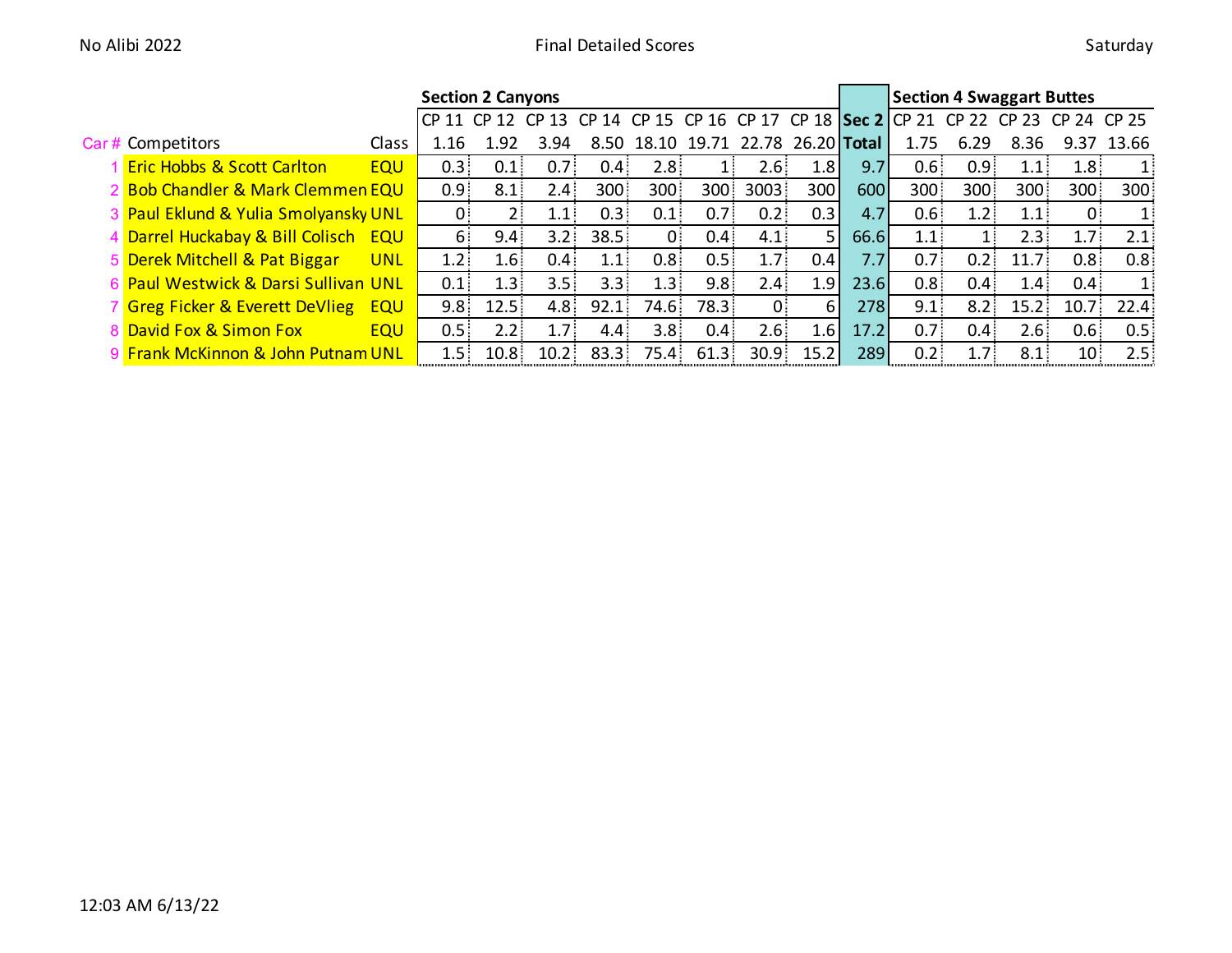|                         |                     |                 | <b>Section 7 Eightmile</b>                            |                  |                  |                  |                  |                   |                          |     |      | <b>Section 11 Fourmile</b>                |                  |                  |                   |                  |                  |                  |
|-------------------------|---------------------|-----------------|-------------------------------------------------------|------------------|------------------|------------------|------------------|-------------------|--------------------------|-----|------|-------------------------------------------|------------------|------------------|-------------------|------------------|------------------|------------------|
|                         | CP 26 CP 27 Sec 4   |                 | CP 31 CP 32 CP 33 CP 34 CP 35 CP 36 CP 37 CP 38 Sec 7 |                  |                  |                  |                  |                   |                          |     |      | CP 41 CP 42 CP 43 CP 44 CP 45 CP 46 CP 47 |                  |                  |                   |                  |                  |                  |
| Car # 15.30 19.85 Total |                     |                 | 0.56                                                  | 2.36             | 5.73             | 9.27             | 12.97            | 14.41             | 18.75 24.00 <b>Total</b> |     |      | 2.29                                      | 2.92             | 5.19             | 6.64              |                  | 8.04 13.30 14.49 |                  |
|                         | 0.<br>ΩI            | 5.41            | 1.6                                                   | 0.               |                  | $0^-$            | 0.4%             | 0.3               | 0.8 <sub>1</sub>         |     | 4.1  | 0.4 <sub>1</sub>                          | $0^-$            | 0.1              | 0.1               | 2.1 <sup>2</sup> | 0.1              | 0.7 <sup>2</sup> |
| $\mathbf{0}$            | 300                 | 600             | 300                                                   | 300              | 300              | 300              | 300              | 300               | 300                      | 300 | 600  | 300                                       | 300              | 300              | 300               | 300              | 300              | 300              |
| 3 ।                     | 0.2<br>$\mathbf{0}$ | 4.1             | 0 <sup>1</sup>                                        | 0.3              | 1.2%             | 0.2              | 0.8 <sub>1</sub> | 0.6 <sub>1</sub>  | 0.1                      | 0.9 | 4.1  | 0.1                                       | 0.1              | 0.7 <sub>1</sub> | 0.4 <sub>1</sub>  | 2.9              | 1.7 <sup>2</sup> | 0.8 <sub>1</sub> |
|                         | 4.8<br>$\mathbf{0}$ | 13 <sup>1</sup> | 2.4 <sup>2</sup>                                      | 0.1              | 4.8 <sup>1</sup> | 1.6              | 34 <sub>1</sub>  | 1.3 <sub>1</sub>  | 0.1                      | 2.7 | 47   | 0.7 <sup>1</sup>                          | 2.3%             | 0.7 <sub>1</sub> | 1.8               | 6.2              | 2.7 <sub>1</sub> | 3.6:             |
| $\mathbf{0}$            | 1.1                 | 15.3            | 0.3                                                   | 0.7 <sub>1</sub> |                  | $\mathbf{0}$     | 0.6 <sub>1</sub> | 0.6 <sub>1</sub>  | 0.1                      | 0.7 | 31   | $\mathbf{0}$                              | 0.1              | 0.4              | 0.1               | 0.3 <sub>1</sub> | 0.6 <sub>1</sub> | 0.3              |
| $\Omega$                | 4.9                 | 8.9             | $\Omega$                                              | 0.1              | 0.8 <sub>1</sub> | 1.6              | 2.3              | 4.6               | 3.6                      | 5.5 | 18.5 | 0.2                                       | 0.6 <sup>1</sup> | 0.6 <sub>1</sub> | 0.4 <sub>1</sub>  | 3.7 <sub>1</sub> | 3.2              | 5.1              |
| $\mathbf{0}$            | 10.7                | 76.3            | 2.8                                                   | 3.1              |                  | 9.1              | 4.8              | 10.2 <sub>1</sub> | 4.6                      | 0.9 | 35.5 | 30 <sup>°</sup>                           | 30 <sup>3</sup>  | 24.2             | 30 <sub>1</sub>   | 30 <sup>°</sup>  | 30 <sup>°</sup>  | 41.4             |
|                         | 0.9<br>$0^{\circ}$  | 5.7             | 1.7                                                   | 2.3              | 0.4 <sub>1</sub> | 0.6 <sub>1</sub> | 0.5              | 0.2               | 0.6:                     | 4.5 | 10.8 | $\overline{0}$                            | 0.3              | 0.1              | 0.                | 2.3              | 3.7 <sub>1</sub> | 2.1              |
| 9.                      | 4.3<br>0.           | 26.8            | 0.9 <sub>1</sub>                                      | 1.3              | 12.6             | 5.2 <sub>1</sub> | 10.2             | 17.1              | 2.4 <sup>1</sup>         | 5.1 | 54.8 | 39.8                                      | 32.2             | 19.6             | 21.7 <sup>2</sup> | 24.8             | 3.9 <sub>1</sub> | 9.1:             |